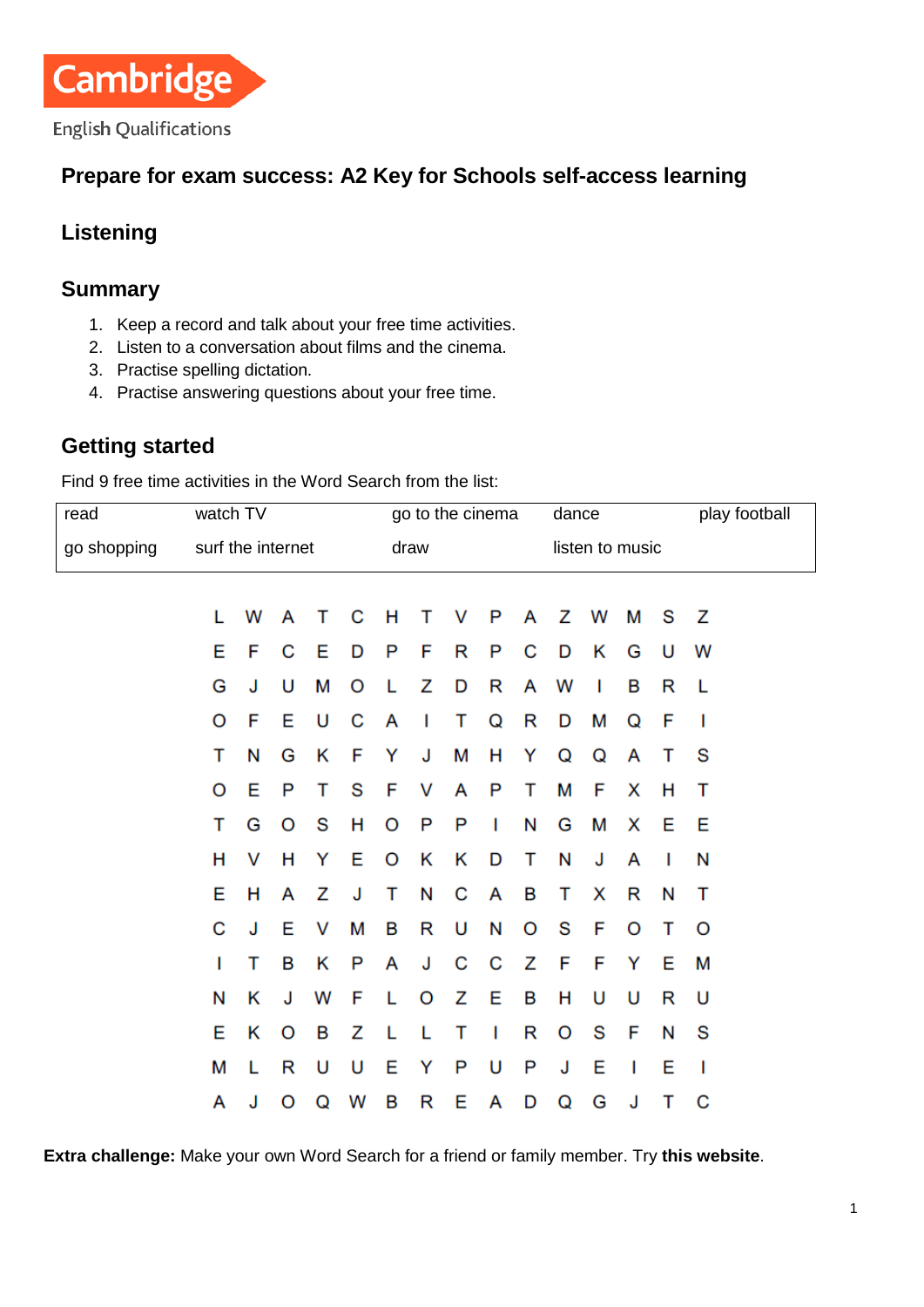

### **Task: Your free time**

What activities do you do in your free time? Make a list in your notebook.

Keep a record of your free time activities in the worksheet on the next page. Here is an example to help you.

- 1. Write your free time activities into the table in the yellow column.
- 2. Each day, write how many hours you spend on each activity. Write this in the table.
- 3. At the end of the week, add up the total number of hours for each activity. Write this in the blue column.

#### **Example:**

|                                       | <b>Number of hours</b> |               |         |                  |          |               |                 |              |  |  |  |
|---------------------------------------|------------------------|---------------|---------|------------------|----------|---------------|-----------------|--------------|--|--|--|
| <b>Activity</b>                       | <b>Sunday</b>          | <b>Monday</b> | Tuesday | <b>Wednesday</b> | Thursday | <b>Friday</b> | <b>Saturday</b> | <b>TOTAL</b> |  |  |  |
| <b>Playing sport</b>                  |                        |               |         |                  |          |               |                 | b            |  |  |  |
| <b>Watching TV</b>                    |                        |               |         |                  |          |               | っ               | 8            |  |  |  |
| <b>Drawing</b>                        | 0.5                    |               |         |                  |          |               | 1.5             | າ            |  |  |  |
| <b>Surfing the</b><br><i>internet</i> |                        |               |         |                  |          |               |                 |              |  |  |  |

- 4. Think about these questions. You can make notes about your answers:
- What do you spend most time doing?
- What do you spend least time doing?
- Are you surprised how much time you spend doing some activities?
- Would you like to spend more *or* less time doing some activities? Why?
- Do you think your friends' tables would be similar to yours? Why/why not?
- 5. Talk about the questions with a friend or family member. Ask them the same questions.

**Extra challenge**: Look at your free time activities table. Count how many hours you spend doing each activity. Make a bar chart, like this:

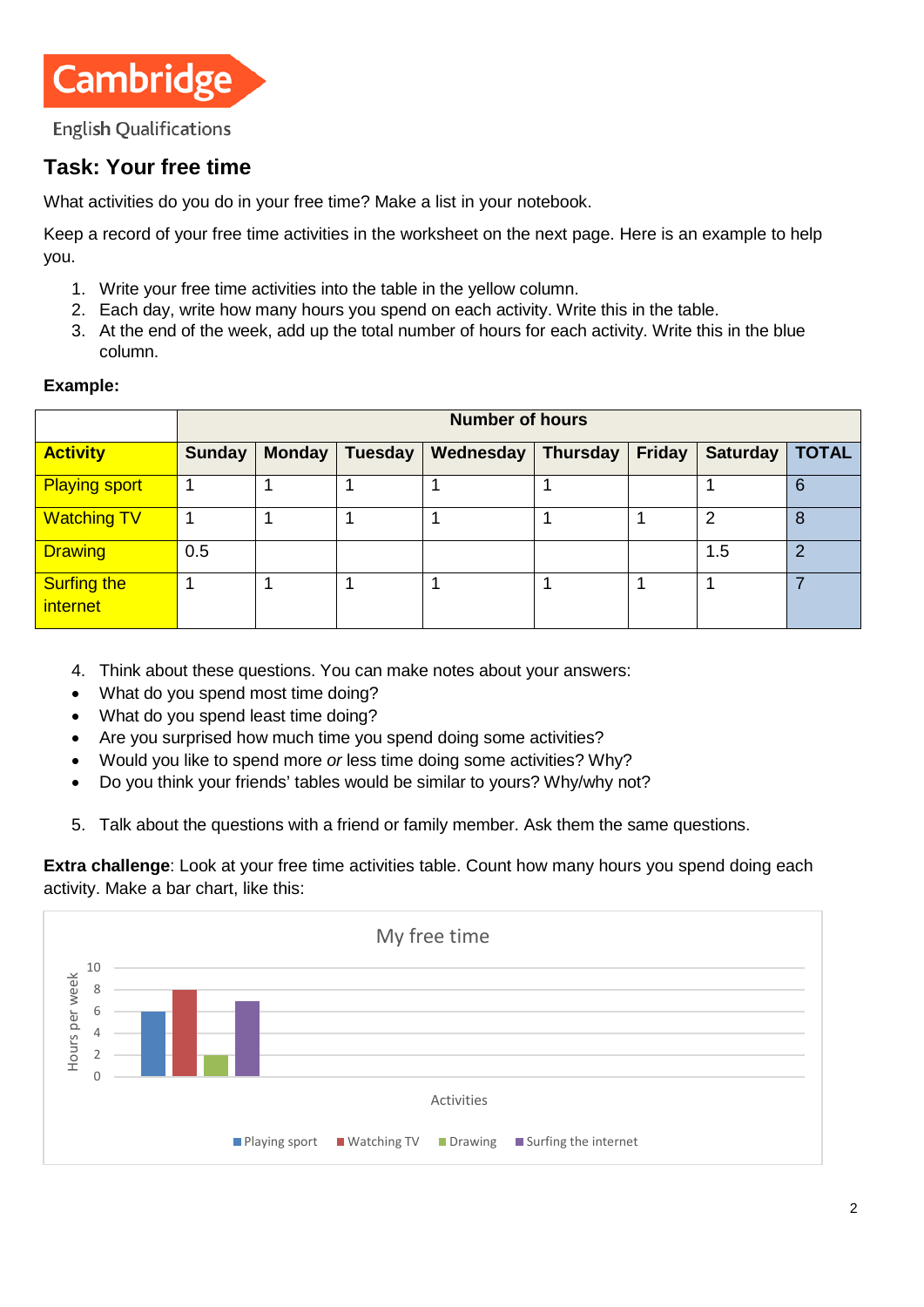

# **Worksheet: Free time activities**

|                 | <b>Number of hours</b> |               |                |                  |                 |        |                 |              |  |  |  |
|-----------------|------------------------|---------------|----------------|------------------|-----------------|--------|-----------------|--------------|--|--|--|
| <b>Activity</b> | <b>Sunday</b>          | <b>Monday</b> | <b>Tuesday</b> | <b>Wednesday</b> | <b>Thursday</b> | Friday | <b>Saturday</b> | <b>TOTAL</b> |  |  |  |
|                 |                        |               |                |                  |                 |        |                 |              |  |  |  |
|                 |                        |               |                |                  |                 |        |                 |              |  |  |  |
|                 |                        |               |                |                  |                 |        |                 |              |  |  |  |
|                 |                        |               |                |                  |                 |        |                 |              |  |  |  |
|                 |                        |               |                |                  |                 |        |                 |              |  |  |  |
|                 |                        |               |                |                  |                 |        |                 |              |  |  |  |
|                 |                        |               |                |                  |                 |        |                 |              |  |  |  |
|                 |                        |               |                |                  |                 |        |                 |              |  |  |  |
|                 |                        |               |                |                  |                 |        |                 |              |  |  |  |
|                 |                        |               |                |                  |                 |        |                 |              |  |  |  |
|                 |                        |               |                |                  |                 |        |                 |              |  |  |  |
|                 |                        |               |                |                  |                 |        |                 |              |  |  |  |
|                 |                        |               |                |                  |                 |        |                 |              |  |  |  |
|                 |                        |               |                |                  |                 |        |                 |              |  |  |  |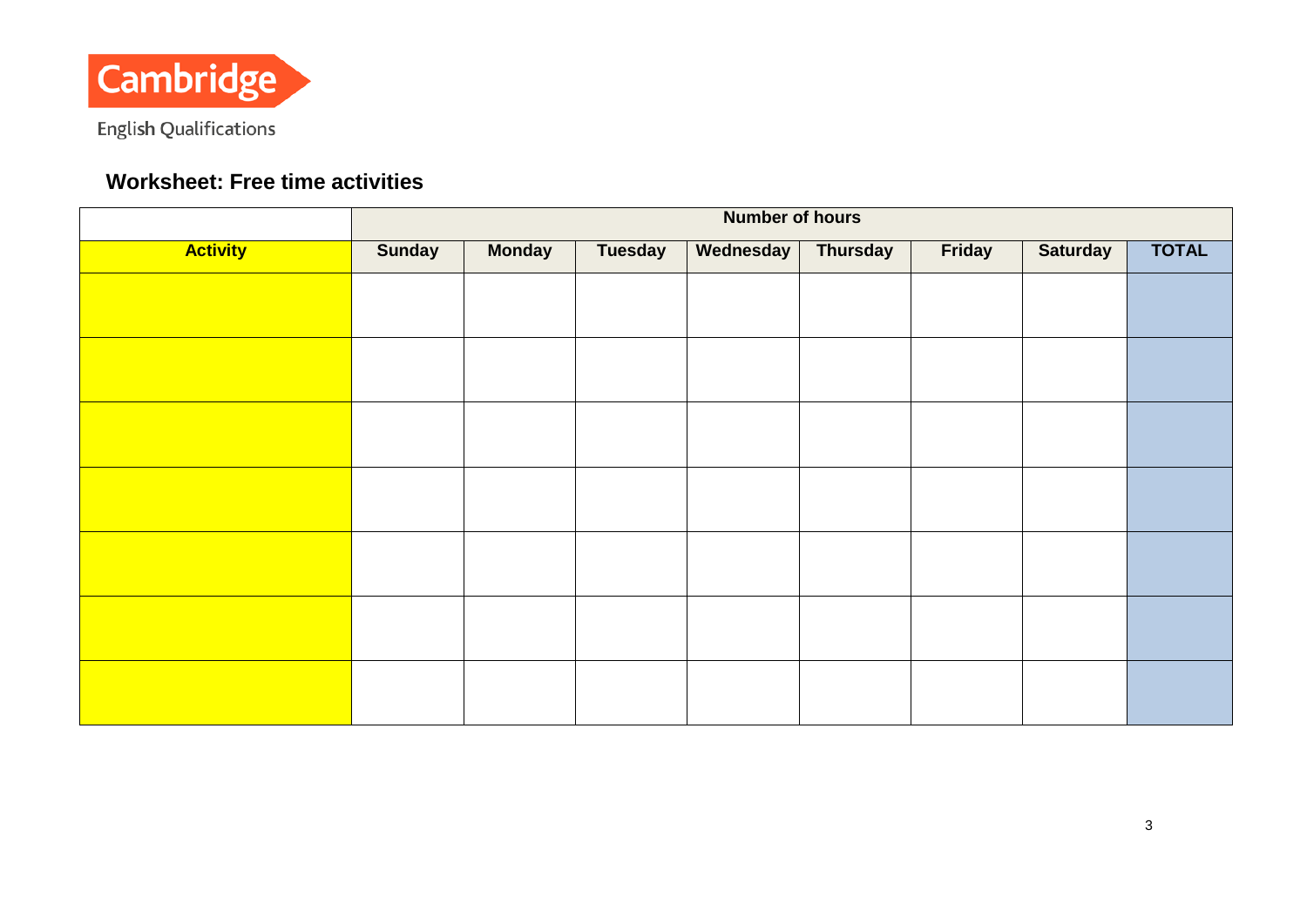

# **Get ready to listen**

**Preparation**  $\blacktriangleright$  Preparation

This activity is about going to the cinema.

- 1. Click on **[this link](https://learnenglishteens.britishcouncil.org/skills/listening/elementary-a2-listening/going-cinema)**.
- 2. Before you listen, look at the pictures and information about the films. Which film would you like to see? Why?
- 3. Now do the **preparation** exercise (matching). Click on the word, then click on the correct picture to make your match.

#### **How to…check the pronunciation of new words**

- 1. Go to the **[Cambridge online dictionary](https://dictionary.cambridge.org/)**.
- 2. Type in the word
- 3. Click on UK and US to hear the British and American pronunciation

### cartoon noun UK ■ /ka: tu:n Us ( /kar'tun/

- 4. Say the word. Try to copy the pronunciation
- 4. Think about these questions. Make notes of your ideas in your notebook.
	- What kind of films do you like? (cartoon, horror, historical drama, action, romantic, science fiction)
	- What's your favourite film?
- 5. Discuss your answers to (4) with a friend or family member. Ask them the same questions. Do you like the same films or different films?

### **Task: Listen**

You're going to listen to two friends talking about going to the cinema.

- 1. Click on this **[link](https://learnenglishteens.britishcouncil.org/skills/listening/elementary-a2-listening/going-cinema)**, and press play
- 2. Click  $\overline{\phantom{a}}$ Check your understanding: multiple choice
- 3. Read the instructions. Read the questions. Read the possible answers.
- 4. There are 3 questions. Click the move to the next question.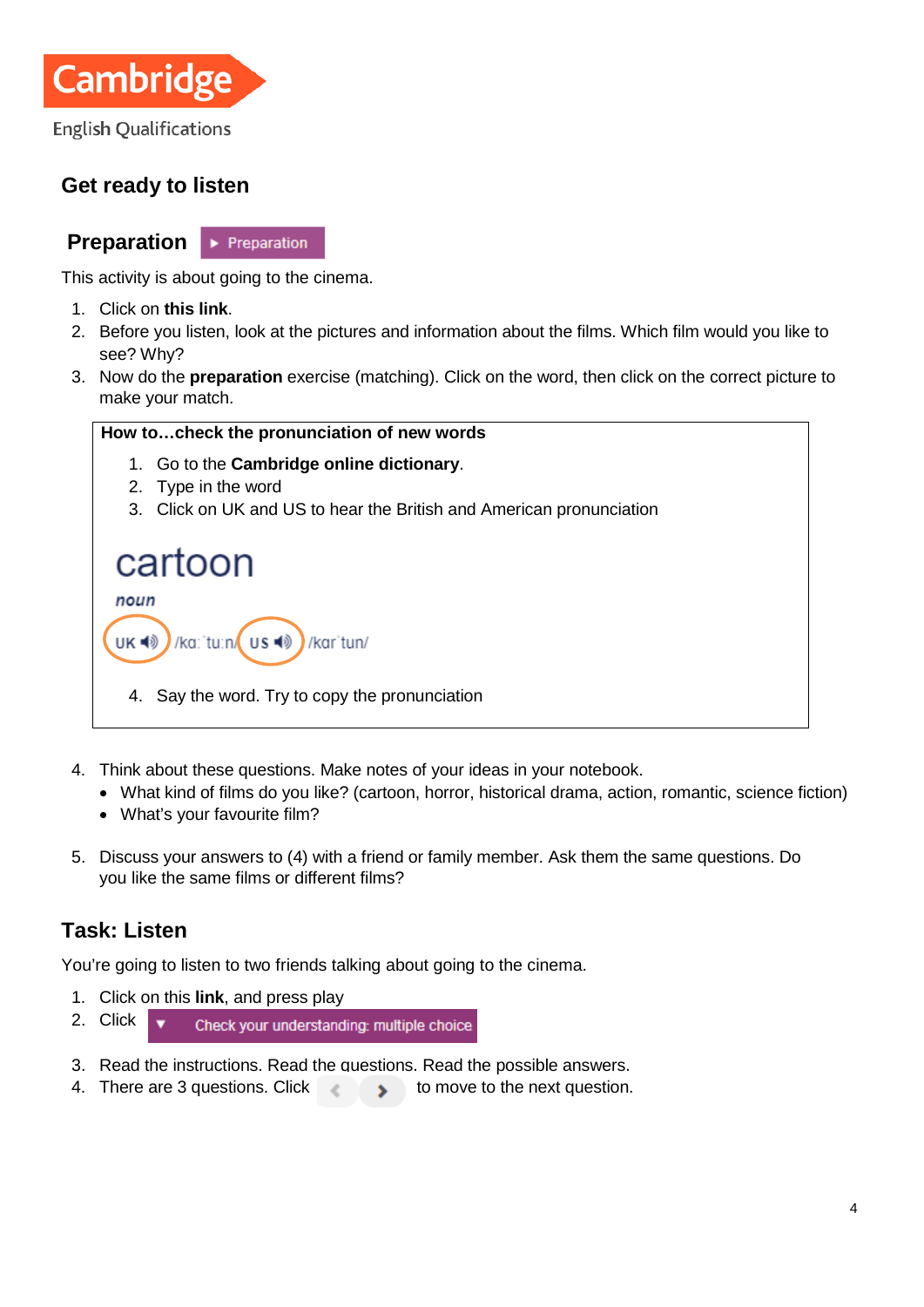

# **Tip! Get ready to listen** Read the names and times of the films. Think about the sound of the answers and try saying them aloud, so you are ready to listen. 5. Listen to the conversation.  $\blacktriangleright$  0.00 / 1.42  $\blacktriangleright$  Now listen again and complete the questions. 6. Listen again to check your answers. 7. Click  $\Box$  Finish  $\Box$  Finish  $\Box$  to see the correct answers. **More practice:** if it was difficult, listen again. Click  $\blacktriangleright$  Transcript to see the words as you listen. **Extra challenge:** Click  $\rightarrow$  Check your understanding: gap fill typing Listen again and type the words. **How to….answer multiple choice listening questions Key for Schools Listening Part 3** In Part 3 of the listening test you have to answer multiple choice questions. Here are tips on how to succeed: 1. Read the questions carefully.

- 2. Underline important words.
- 3. Think about how the important words sound.
- 4. Listen and choose one answer for each question.
- 5. Listen again and check your answer.



Image: unsplash.com/photos

### **Task: Spelling conversation**

You're going to ask and answer questions about free time.

- 1. Let's start by making questions. Circle the correct question word or words.
	- *How many / What* do you like watching on TV?
	- *What time / Which* do you get up on Saturdays?
	- *Who / What* is your favourite free time activity? Why?

Check with the **Answer key**.

**Extra challenge**: think of your own question.

#### **Low-tech spelling conversation**

- 2. Spell out your questions to a family member in your house. For example, don't say the words '*What time…*'. Spell the words out: '*W-H-A-T … T-I-M-E …'*
- 3. Speak slowly so that your friend or family member can hear the letters and write them.
- 4. Ask them to spell out their answers to you. Listen and write. Show them what you wrote to check.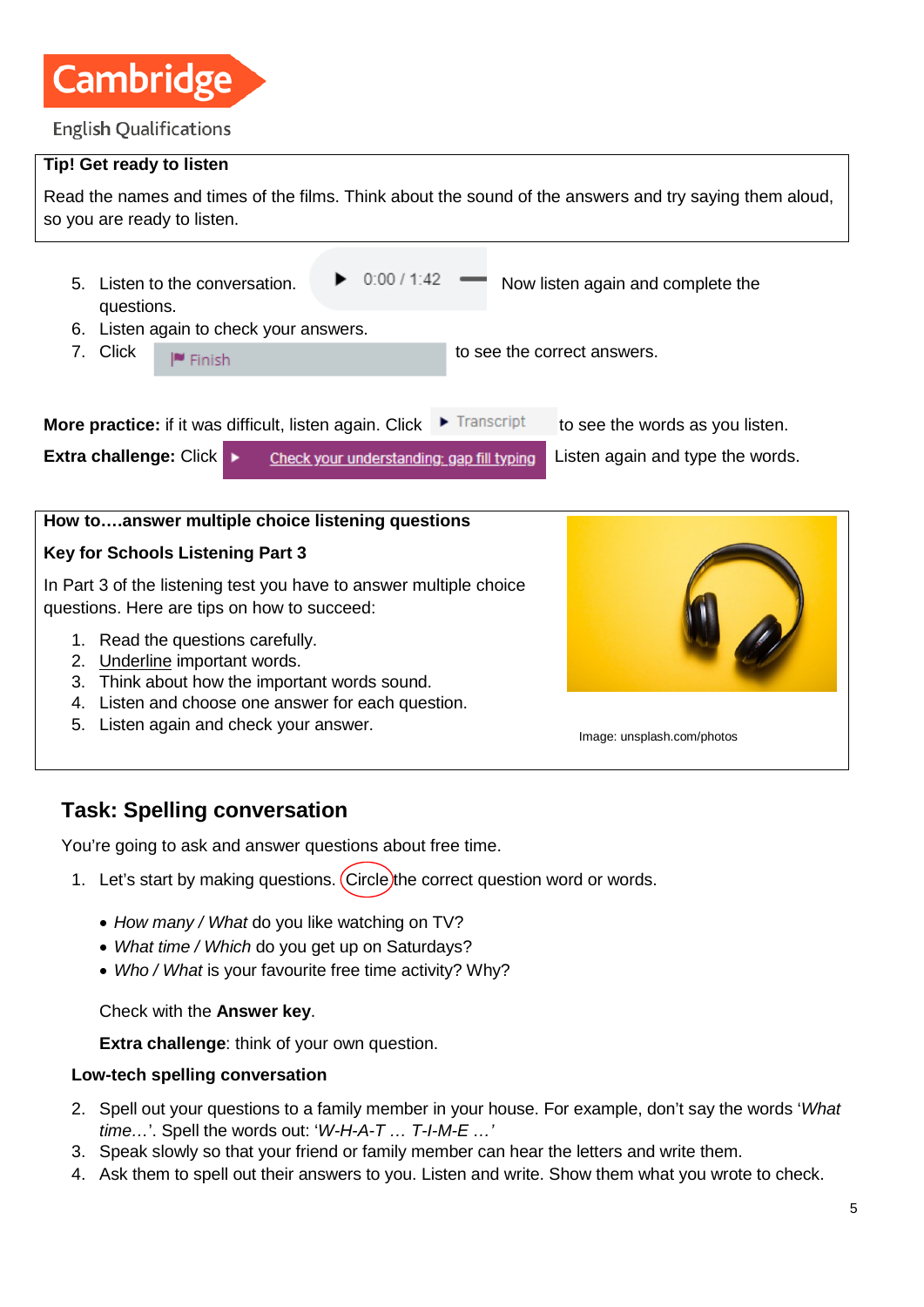

#### **High-tech spelling conversation**

- 5. Record yourself spelling out your questions for a family member in your house.
- 6. Send your recording to your friend or family member. Tell them to:
	- listen to the recording
	- write the questions
	- write their answers
	- record themselves spelling out their answers
	- (For example: '*I … G-E-T … U-P … A-T … 7 …O-C-L-O-C-K'*)
	- Send you the recording
- 7. Listen to your friend/family member's recording and write their answers in your notebook
- 8. Listen again to check.



#### **No partner? No problem!**

You can role-play spelling out the questions and your answers. Record your role-play on a mobile device and listen again.

### **Keep listening. Keep learning**

Look at the activities to practise listening.

Tick  $(\checkmark)$  one or two activities you would like to try.

When you try the activity, write the date.



Image: unsplash.com/photos

Image: unsplash.com/photos

| My learning plan                                                                                                                                                                                  | I would like<br>to try this | Date<br>completed |
|---------------------------------------------------------------------------------------------------------------------------------------------------------------------------------------------------|-----------------------------|-------------------|
| Listen to a song in English. Try to learn some of the words. You can find<br>the words on Lyrics.com.                                                                                             |                             |                   |
| Choose a listening activity from the Cambridge English website.                                                                                                                                   |                             |                   |
| Listening and vocabulary games                                                                                                                                                                    |                             |                   |
| Choose a topic from British Council LearnEnglish Teens, and do the<br>activities on the website.                                                                                                  |                             |                   |
| Listen to The Survivor on LearnEnglish Teens- a story about a plane<br>crash where only one person survives.                                                                                      |                             |                   |
| Make your own listening quiz for a friend or family member.                                                                                                                                       |                             |                   |
| 1. Choose a short listening – a song, a TV or film clip, or something<br>from LearnEnglish teens.<br>2. Listen carefully several times to understand the listening<br>Think of 2 questions.<br>3. |                             |                   |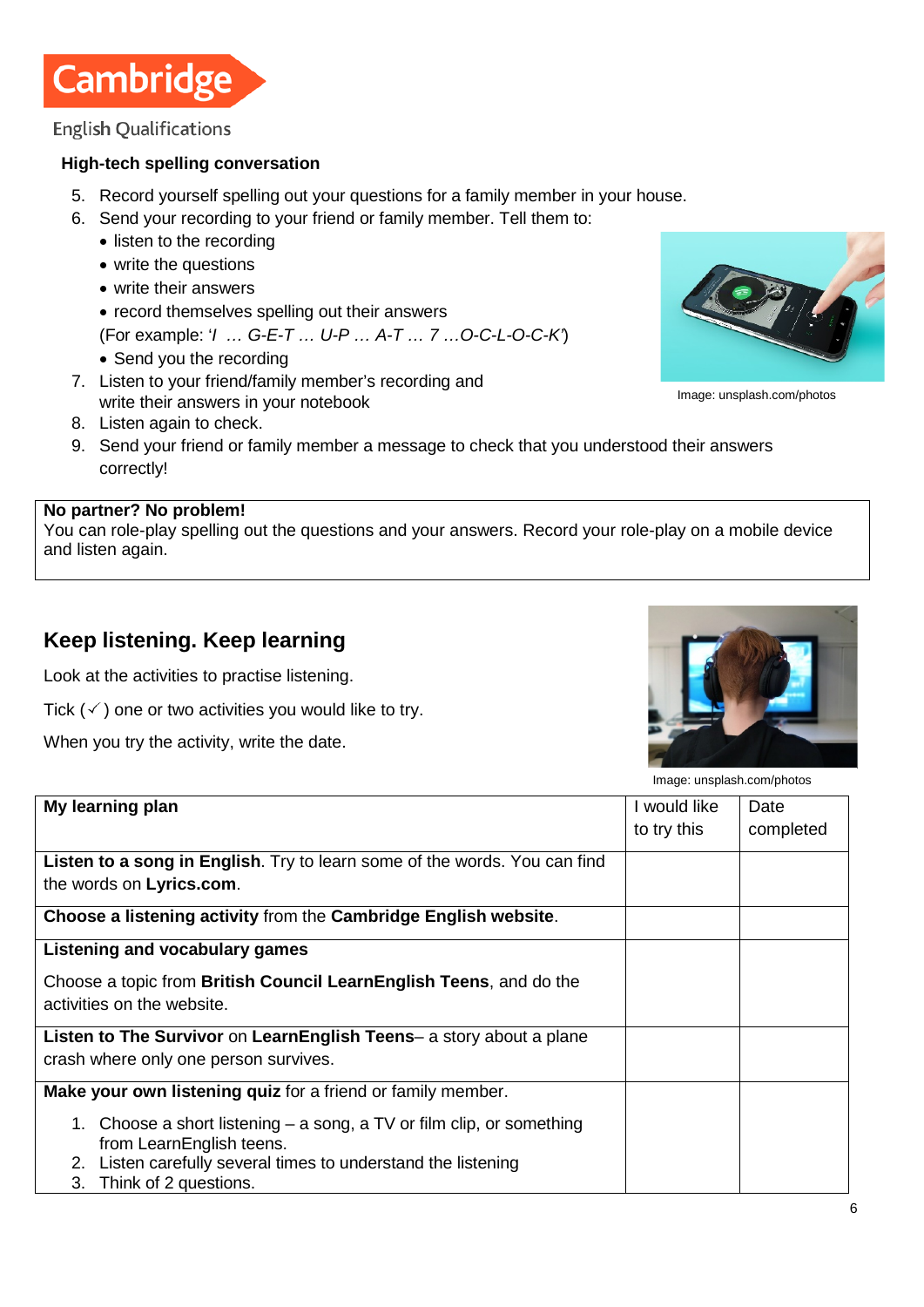

| write down 3 words or phrases you don't know. |                                                                                                                                                                                                                                                                                                                                                                                                                                                                                          |  |
|-----------------------------------------------|------------------------------------------------------------------------------------------------------------------------------------------------------------------------------------------------------------------------------------------------------------------------------------------------------------------------------------------------------------------------------------------------------------------------------------------------------------------------------------------|--|
|                                               |                                                                                                                                                                                                                                                                                                                                                                                                                                                                                          |  |
|                                               |                                                                                                                                                                                                                                                                                                                                                                                                                                                                                          |  |
|                                               |                                                                                                                                                                                                                                                                                                                                                                                                                                                                                          |  |
|                                               |                                                                                                                                                                                                                                                                                                                                                                                                                                                                                          |  |
|                                               |                                                                                                                                                                                                                                                                                                                                                                                                                                                                                          |  |
|                                               | 4. Send the listening and your questions to your friend or family<br>member. Ask them to send you their answers.<br>5. Tell them if they are right, or not!<br>Watch a TV programme or video clip in English.<br>As you watch:<br>think about the meaning of the words or phrases.<br>try to guess the meaning – use the action, faces and sound of the<br>video to help.<br>After you watch, check the meaning and pronunciation of the words and<br>phrases in the <b>dictionary</b> . |  |

### **Reflect**

Think about these questions:

- Which activities did you enjoy most? Why?
- What did you find easy/difficult?
- How will you keep practising listening in English? You can choose the same or different activities from the table. Write your ideas here:

1.

2.

.



Image: unsplash.com/photos

# **Good luck and keep learning!**